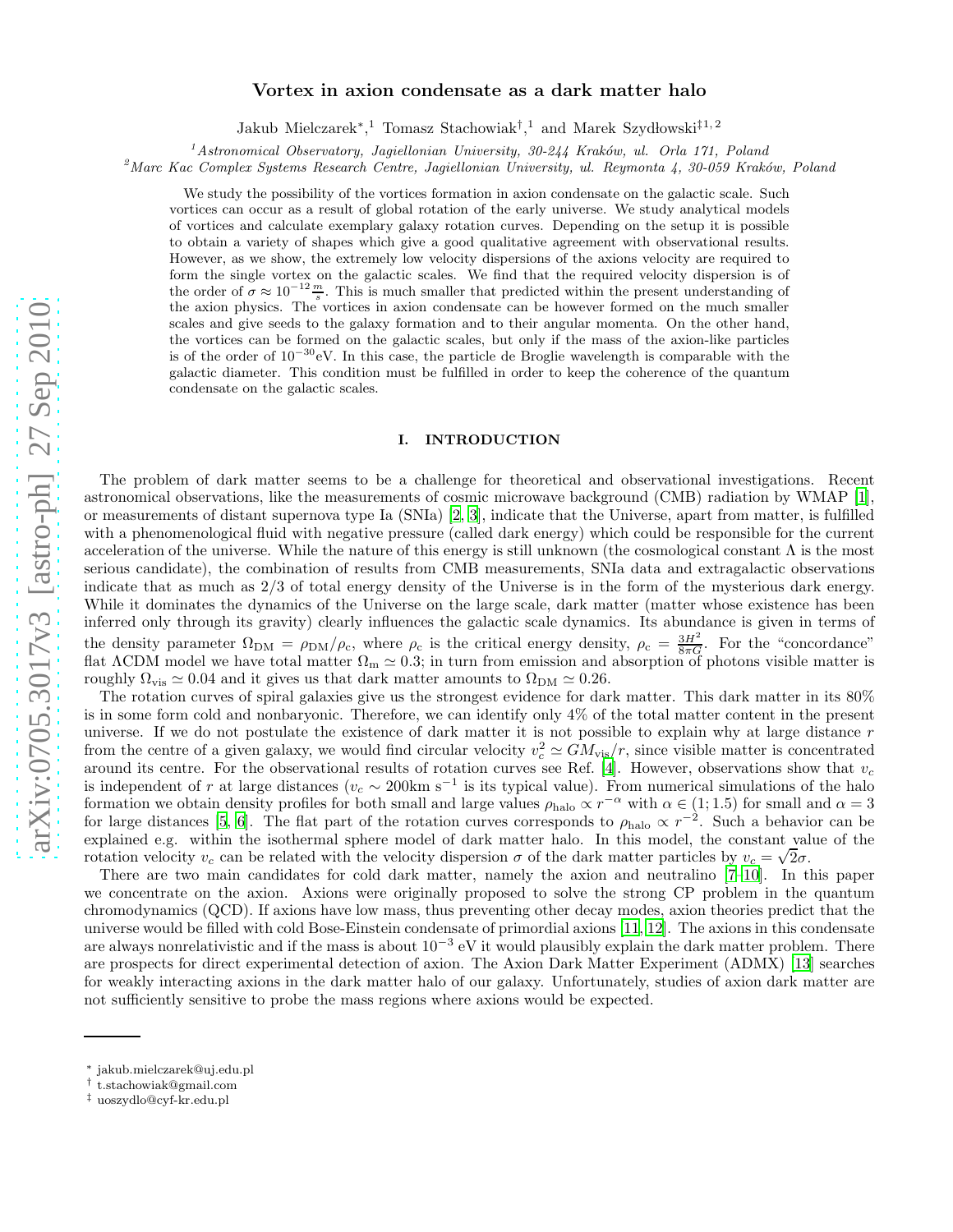We investigate the possibility of explanation of flat velocity curves of spiral galaxies in terms of axion condensate which can be present in the Universe since the Peccei-Quinn phase transition.

In our investigation we use the Gross-Pitaevski equation in an expanding FRW universe

<span id="page-1-0"></span>
$$
i\hbar \left(\frac{\partial}{\partial t} + \frac{3}{2} \frac{\dot{a}(t)}{a(t)}\right) \phi(\mathbf{r}, t) = \left(-\frac{\hbar^2}{2m} \frac{1}{a^2(t)} \nabla^2 + U(\mathbf{r}) + g^2 |\phi(\mathbf{r}, t)|^2\right) \phi(\mathbf{r}, t),\tag{1}
$$

where  $U(\mathbf{r})$  is the external potential,  $g^2$  is the coupling constant between axions and  $a(t)$  is the scale factor. Here we describe the condensate by one particle wave function  $\phi(\mathbf{r}, t)$ . The circulation in condensate is expressed by [\[14\]](#page-7-11)

$$
\Gamma = \oint_C \mathbf{v} \cdot d\mathbf{r} = \frac{\hbar}{m} 2\pi l,\tag{2}
$$

where  $l$  is an integer called topological charge. C denotes any contour around a vortex. When there is no vortex,  $l = 0$  and the circulation vanishes. When the condensate is inside a rotating environment the vortex is formed. In the interacting condensate vortices with  $l > 1$  are unstable and decay to the vortices with  $l = 1$ . So in a realistic situation we have a net of elementary vortices  $(l = 1)$  which are stable. Such nets of vortices are observed in laboratories [\[15](#page-7-12)].

We study the possibility that a galactic halo is just such a vortex. We suppose that such a mechanism can be realised in the early universe. Namely, in the presence of global rotation, the proposed mechanism yields a huge amount of small vortices whose topological charges equal 1. In this paper we consider a singular vortex in the axion condensate.

The question whether rotation is an attribute of the Universe as a whole has been investigated since classical works of Lanczos [\[16](#page-7-13)], Gamov [\[17\]](#page-7-14), Godel [\[18\]](#page-7-15), Hawking [\[19](#page-7-16)] and recently by Chapline and Mazur [\[20](#page-7-17)]. When compared with the CMB anisotropies, the effects of rotation should not be big today [\[21\]](#page-8-0). Barrow et al. [\[22\]](#page-8-1) showed that the cosmic vorticity depends strongly on the cosmological model and for a flat universe the bound on vorticity relative to the Hubble parameter at present is  $\omega/H = 2 \times 10^{-5}$ .

### II. FREE AXION CONDENSATE

The Bose-Einstein occurs when the ground state becomes occupied by the macroscopic number of particles. Since each of these particles is in the same quantum state  $\phi$ , the density of the condensate composed of the N particles of mass m can be expressed as follows  $\rho = mN|\phi|^2$ . Therefore, the square modulus of the wave function can be observed just as the density distribution of the particles in the condensate. The condition for condensation to occur is that de Broglie wavelength of the particles must be comparable with the inter-particles distances. The individual wavefunctions of the particles will overlap then. This requirement can be translated into the critical temperature  $T_c$ below which the condensation starts. For  $T < T_c$  phase space density occupation number becomes significant. It is also important to note that condensation does not occur for the photons (and other massless particles) because number of photons is not conserved. Therefore during a cooling, the number photons can be e.g. absorbed by the environment and condensation does not take a place.

The axion field can be regarded as massless at the temperatures  $T \geq 1$  GeV. In turn, at the lower temperatures,  $T \leq 1$  GeV, the axion field becomes massive due to the nonperturbative QCD effects. The oscillations of this field are interpreted as the massive axion particles. The axion mass can be expressed as follows [\[23\]](#page-8-2)

$$
m_a \simeq 6\mu\text{eV}\left(\frac{10^{12}\text{ GeV}}{f_a}\right),\tag{3}
$$

where  $f_a$  is the energy of  $U_{PQ}(1)$  symmetry breaking and creation of axions. This the  $f_a$  is a free parameter, however its value is empirically constrained to  $10^9 \text{ GeV} \lesssim f_a \lesssim 10^{12} \text{ GeV}$  This corresponds to the axion mass window  $6 \cdot 10^{-6}$ eV  $\lesssim m_a \lesssim 6 \cdot 10^{-3}$ eV. In the subsequent part of the paper we restrict to the case  $f_a = 10^{12}$  GeV what leads to  $m_a \approx 10^{-5} \text{eV}$ .

Because axions are massless ate the energies  $T \geq 1$  GeV, the condensation cannot take place until the Universe cools down to T ~ 1 GeV. As it was shown in Ref. [\[11\]](#page-7-8), the axion temperature is then much smaller than  $T_c$  what allows for the Bose-Einstein condensation to occur. Namely the temperature is of the order of the Hubble expansion rate  $T \sim 10^{-3}$  eV while  $T_c \sim 300$  GeV. Since the axions are very weakly coupled, they can be consider as a gas of free particles. Therefore in the first approximation the axion condensate can be described by the Gross-Pitaevski equation [\(1\)](#page-1-0) with  $g = 0$  and  $U(\mathbf{r}) = 0$ . However, in order to trace the thermalization of the Bose-Einstein condensate, the weak gravitational coupling between axions must be also taken into account. In this section, we neglect this coupling and consider the free axion condensate formed at the QCD epoch for  $T \sim 1$  GeV. Namely, when the axion acquired a mass and the conditions for the Bose-Einstein condensation were satisfied.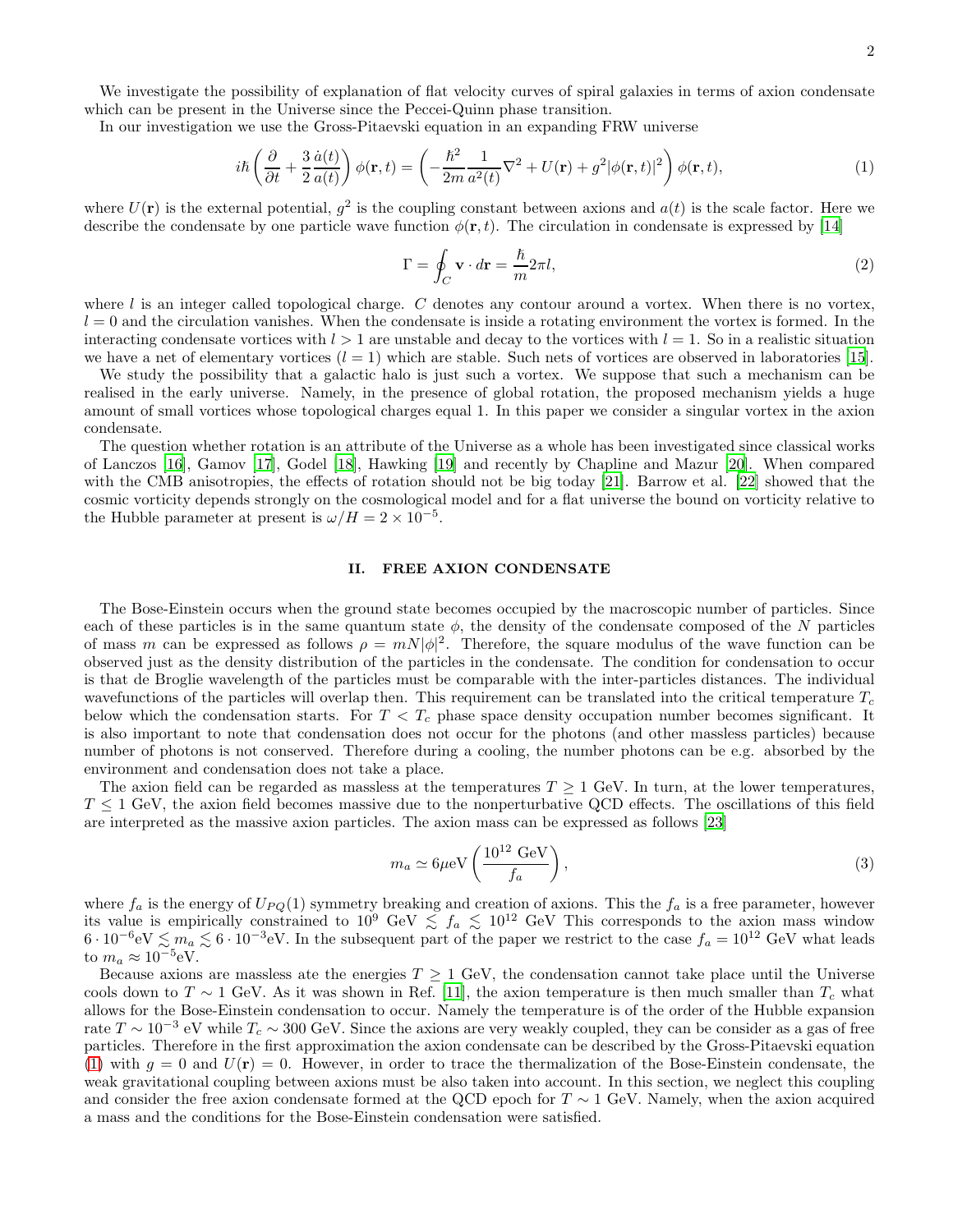In this case, the free Gross-Pitaevski equation [\(1\)](#page-1-0) takes the form

$$
i\hbar \left(\frac{\partial}{\partial t} + \frac{3}{2} \frac{\dot{a}(t)}{a(t)}\right) \phi(\mathbf{r}, t) = -\frac{\hbar^2}{2m} \frac{1}{a^2(t)} \left[\frac{\partial^2}{\partial r^2} + \frac{2}{r} \frac{\partial}{\partial r} - \frac{l(l+1)}{r^2}\right] \phi(\mathbf{r}, t).
$$
 (4)

The general solution of this equation is in the form

<span id="page-2-0"></span>
$$
\phi(\mathbf{r},t) = \frac{C}{a^{3/2}} \exp\left\{-\frac{i}{\hbar} \int \frac{\mu}{a^2(t)} dt\right\} j_l(\sqrt{\lambda}r) Y_l^n(\theta,\varphi),\tag{5}
$$

where C is the normalization constant and  $\lambda = 2m\mu/\hbar^2$ . Energy of the particle is defined as  $E = \mu/a^2$ . Here  $j_l(x)$  is the spherical Bessel function related to the ordinary one with

$$
j_l(x) = \sqrt{\frac{\pi}{2x}} J_{l + \frac{1}{2}}(x).
$$
 (6)

and  $Y_l^n$  are the standard spherical harmonics. Based on [\(5\)](#page-2-0), the energy density of the axion condensate, composed of  $N$  axions can be written as follows

$$
\rho(\mathbf{r},t) = mN|\phi(\mathbf{r},t)|^2 = \frac{mN|C|^2}{a^3}j_l^2(\sqrt{\lambda}r)|Y_l^n(\theta,\varphi)|^2,
$$
\n(7)

where  $m$  is axion mass. As we see, during the cosmological evolution, the axion condensate is diluted as the ordinary dust matter, namely  $\rho \sim 1/a^3$ .

Solution  $(5)$  is non-normalisable, therefore the constant C cannot be directly evaluated. To obtain a normalizable solution we must introduce proper boundary conditions, for example  $\phi(r \geq \bar{r}) = 0$  for some  $\bar{r}$ . But it is not natural in our case, as our Universe is filled homogeneously by the axion condensate. Free axions should thus be described approximately by a non-normalisable waves with defined energies. Accordingly, our solution describes an axion condensate with defined nonquantized energy.

Our main idea is that small vortices created in the early universe can grow during expansion of the universe. At the early stage, the vortex is a quantum object but during expansion it can becomes a classical object. The expansion of the free condensate follows directly the expansion of the universe. This might not be a case for the self-interacting condensate. Then, the interaction resists the expansion due to the cosmic expansion. When the quantum system is strongly bounded, it can be even not sensitive on the cosmic expansion. It is e.g. the case for the Hydrogen atom which energy levels remain unaffected by the cosmic expansion. For the free condensate, the spatial part (in coordinate variables) decouples from the temporal dependence. Therefore if the wavefunction has some characteristic scale, let say  $r_x$ , the the corresponding physical scale will be accordingly  $R_x = ar_x$ . Therefore whole physical scales of the wavefunction will expand homogeneously. In order to find the value of this growth we have to determine the total expansion of the universe since the formation of axion condensate till now  $(a(t_0) = 1)$ . The axion condensate was formed at some  $a(t_1)$  what we take to be  $T = 1$  GeV. The corresponding value of time is  $t_1 \approx 2 \cdot 10^{-7}$  sec. Based on this, we have

$$
\frac{a(t_0)}{a(t_1)} = \frac{1 \text{GeV}}{T_{\text{rec}}} (1 + z_{\text{rec}}) \simeq 5 \cdot 10^{12},\tag{8}
$$

where the  $T_{\text{rec}} = 0.2 \text{ eV}$  is the energy scale of recombination and  $z_{\text{rec}} \approx 10^3$  is the corresponding value of redshift. So if the present characteristics size of the axion wavefunction is of order of the galactic scale  $R_x = 10$  kpc, it corresponds to  $R_{\rm x} \simeq 10^8$  m at  $t_1$ .

Let us examine firstly the case without the vortex,  $l = 0$ . The solution of Gross-Pitaevski equation is of the form

$$
\phi(\mathbf{r},t) = \frac{C}{\sqrt{4\pi}} \frac{1}{a^{3/2}} \exp\left\{-\frac{i}{\hbar} \int \frac{\mu}{a^2(t)} dt\right\} \frac{\sin(\sqrt{\lambda}r)}{\sqrt{\lambda}r}.
$$
\n(9)

This solution describes a spherically symmetrical halo with the density distribution

$$
\rho(r,t) = mN|\phi(\mathbf{r},t)|^2 = \frac{mN|C|^2}{4\pi a^3} \left[\frac{\sin(\sqrt{\lambda}r)}{\sqrt{\lambda}r}\right]^2.
$$
\n(10)

The density in the central region is given by

$$
\rho(r \to 0, t) = \frac{mN|C|^2}{4\pi a^3} := \rho_0.
$$
\n(11)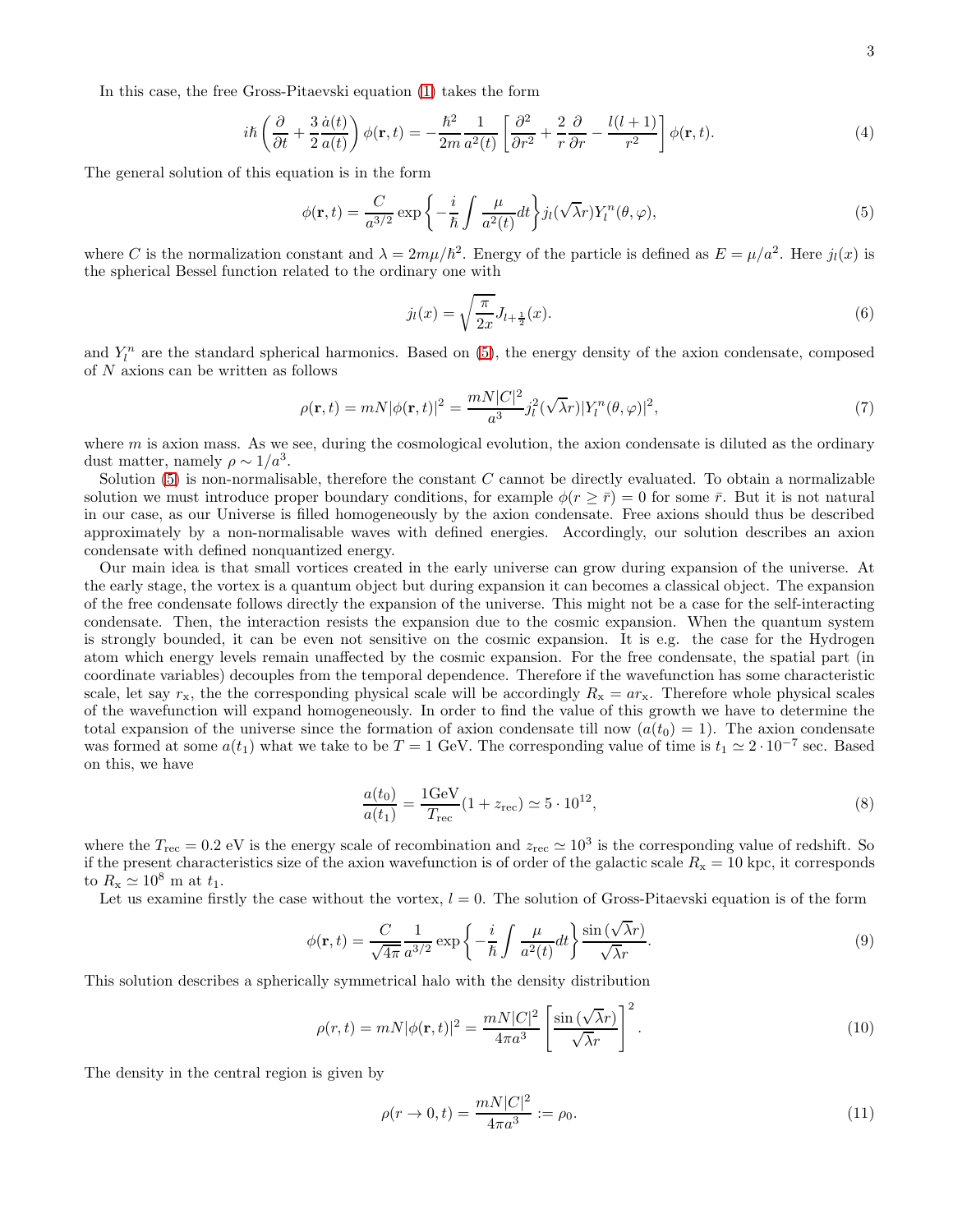We must remember that the coordinate r in not a physical distance, which is  $R = a \cdot r$ . For a spherical distribution we calculate the velocity rotation curve from the relation

<span id="page-3-4"></span>
$$
v(R) = \sqrt{\frac{G\mathcal{M}(R)}{R}},\tag{12}
$$

where  $\mathcal{M}(R)$  is the mass function and is expressed as

$$
\mathcal{M}(R) = 4\pi \int_0^R R'^2 \rho(R') dR'.
$$
\n(13)

Based on this, we find

<span id="page-3-1"></span>
$$
v(R) = v_0 \sqrt{1 - \frac{\sin(R/R_0)}{R/R_0}}
$$
\n(14)

where

<span id="page-3-2"></span>
$$
v_0 = \sqrt{2\pi G \rho_0 \frac{a^2}{\lambda}} = \hbar \sqrt{\frac{\pi G \rho_0}{mE}},\tag{15}
$$

$$
R_0 = \frac{a}{2\sqrt{\lambda}} = \frac{\hbar}{2\sqrt{2mE}}.\tag{16}
$$

Figure [\(1\)](#page-3-0) shows the velocity curve for axion condensate [\(14\)](#page-3-1). We compare the theoretically predicted curves with the exemplary galactic rotation curves [\[24](#page-8-3)].



<span id="page-3-0"></span>FIG. 1: The contribution to the galactic velocity curves given by the axion condensate. The data points are galactic velocity curves of the spiral galaxies. The NGC3521, NGC4536, NGC3621 are barred spiral galaxies (SBbc). The NGC5055 is the spiral galaxy with the central bulge (SbSc).

This result describes the observed galaxy velocity curves quite well – we can see the characteristic change to a plateau in the rotation curves. This is not not seen for comparison with NGC3621 galaxy, however even in this case, the main observational features can be reproduced.

Kinetic energy of the axion particles is equal to  $E = \frac{m\sigma^2}{2}$ , where  $\sigma$  is the velocity dispersion. Based on this, the equations [\(15\)](#page-3-2) and [\(16\)](#page-3-2) can be rewritten to the following form

<span id="page-3-3"></span>
$$
v_0 = \frac{\hbar}{m\sigma} \sqrt{2\pi G \rho_0},\tag{17}
$$

$$
R_0 = \frac{1}{2} \frac{\hbar}{m \sigma}.
$$
\n<sup>(18)</sup>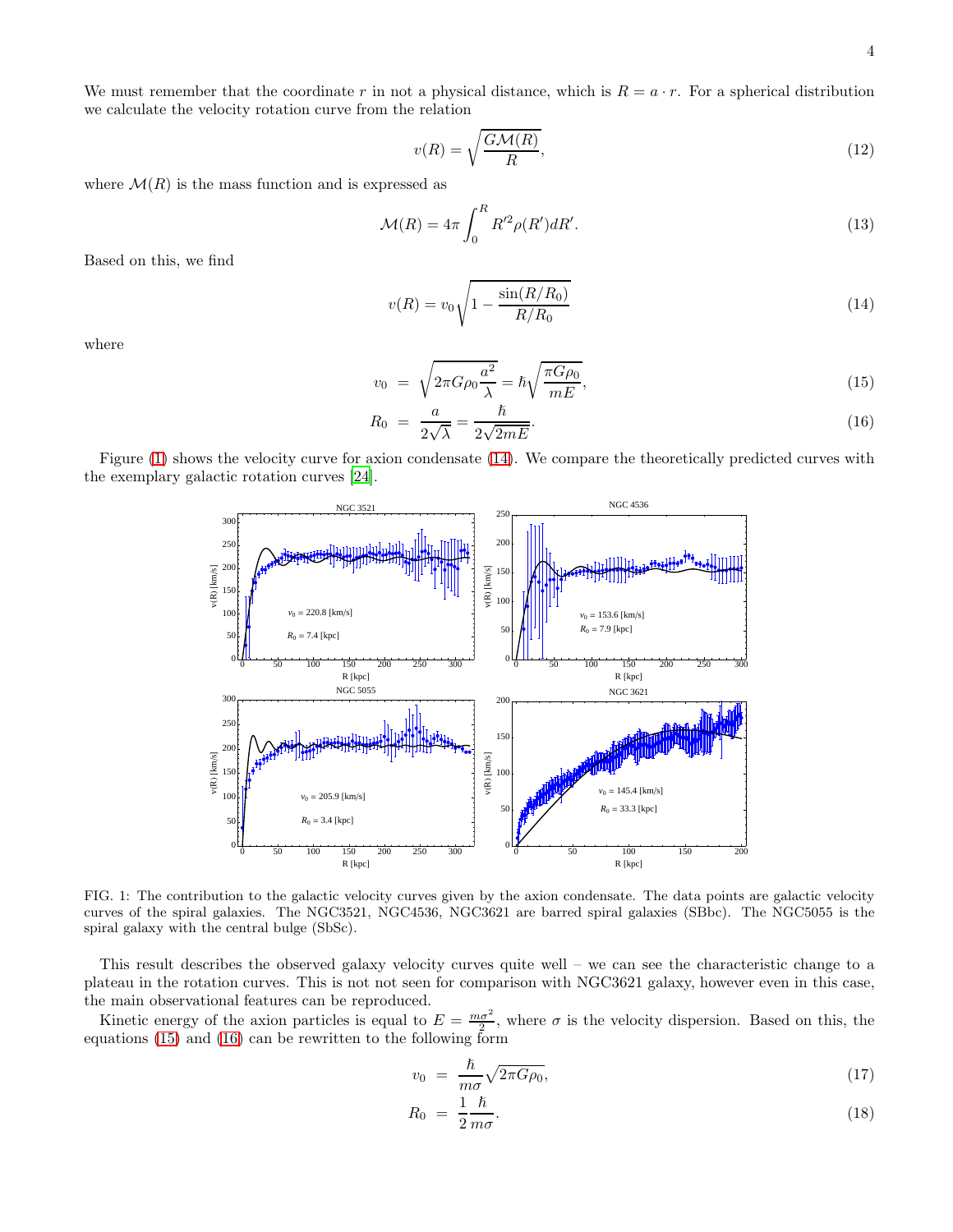Therefore, based on the observationally determined values of  $R_0$  and  $v_0$ , the quantities  $\rho_0$  and the product  $m\sigma$  can be determined. However, the values of of m and  $\sigma$  cannot be determined independently. Combining the above equations, we find the consistency relation for our model

$$
\rho_0 = \frac{1}{8\pi G} \frac{v_0^2}{R_0}.
$$
\n(19)

Therefore, the energy density in the central region of the halo can be determined based on  $R_0$  and  $v_0$  determined form the observations. This quantity can be compared with the observational value determined independently.

The value of velocity dispersion of axions can be expressed in the following way

<span id="page-4-0"></span>
$$
\sigma \approx \frac{\hbar}{mct_1} \frac{a(t_1)}{a(t)}.\tag{20}
$$

This expressions comes from the assumption that the axion momenta at the time  $t_1$  is comparable with the corresponding Hobble factor. Therefore  $p = m\sigma \approx H = \frac{1}{2t_1}$ , the factor  $\frac{a(t_1)}{a(t)}$  is due to the cosmological redshift. The expression does not take into account the contribution due to gravitationally induced thermalization. The interactions between the axions are neglected here. Based on this, the expression on the parameter  $R_0$  takes the form

$$
R_0 \approx \frac{ct_1}{2} \frac{a(t)}{a(t_1)}.\tag{21}
$$

Based on this, the present value of  $R_0$  is predicted to be  $R_0 \approx 10^{-2}$  pc. This value is six orders of magnitude shorter than the typically observed value  $R_0 \approx 10$  kpc. Therefore in order explain the galactic rotation curves by the axion condensate, the velocity dispersion  $\sigma$  (or the product  $\sigma$  if the mass is not fixed) must be smaller than predicted from [\(20\)](#page-4-0). Namely for  $R_0 \approx 10$ kpc, based on [\(18\)](#page-3-3) with  $m_a \approx 10^{-5}$ eV, we find  $\sigma \approx 10^{-12} \frac{m}{s}$ . Therefore, the dispersion of the axions velocities must be extremely low in order to explain the galactic halo in terms of the wavefunction of the axion condensate. This velocity is much smaller than this predicted from equation [\(20\)](#page-4-0). Moreover, the additional velocity dispersion can be produced due the the gravitational interactions. Therefore we conclude that, the axions of the mass order of  $m_a \approx 10^{-5}$ eV, cannot form the quantum compact structures on the galactic scales. They can however form the structures on the smaller scales.

Based on [\(18\)](#page-3-3) one can answer, what should be the mass of the axion-like particle necessary to produce the quantum condensate on the galactic scales. In order to answer this we have to assume some velocity dispersion of the dark matter particles. If they thermalize due to the gravitational interactions, the velocity dispersion should be order of the radial velocity of the stars (as in the isothermal sphere model). Taking  $\sigma \approx 10^2 \text{km/s}$  and  $R_0 \approx 10 \text{kpc}$  we find

$$
mc^2 = \frac{\hbar c}{2R_0} \frac{c}{\sigma} \approx 10^{-30} \text{eV}.
$$
\n(22)

The particle must me therefore ultra-light. The interpretation of this result is clear when we recognize the right side in equation [\(18\)](#page-3-3). It is just, up to the numerical factor, the de Broglie wavelength  $\lambda_{dB}$  of the axion-like particle. These wavelengths have to be of the galactic sizes in order to keep the coherence of the quantum system. Otherwise the whole structure will disintegrate due to decoherence. Here this condition naturally emerges. Namely, the equation [\(18\)](#page-3-3) can be rewritten into the form

$$
\lambda_{\rm dB} = 4\pi R_0,\tag{23}
$$

where the right side is of the order of galactic diameter.

# III. VORTEX IN THE FREE AXION CONDENSATE

The similar results can be obtained considering the vortex solution with  $l = 1$ . The velocity curves also exhibit a plateau, like the solution with  $l = 0$ . The only difference is that we now have the angle dependence  $\rho \sim \cos^2 \theta$ . This produces, like for each vertex solution, distortions from the spherical shape of a dark matter halo.

The  $l = 1$  is a stable vortex configuration. Taking

$$
Y_1^1(\theta, \varphi) = \frac{1}{\sqrt{2\pi}} \frac{\sqrt{6}}{2} \cos \theta e^{i\varphi}, \qquad (24)
$$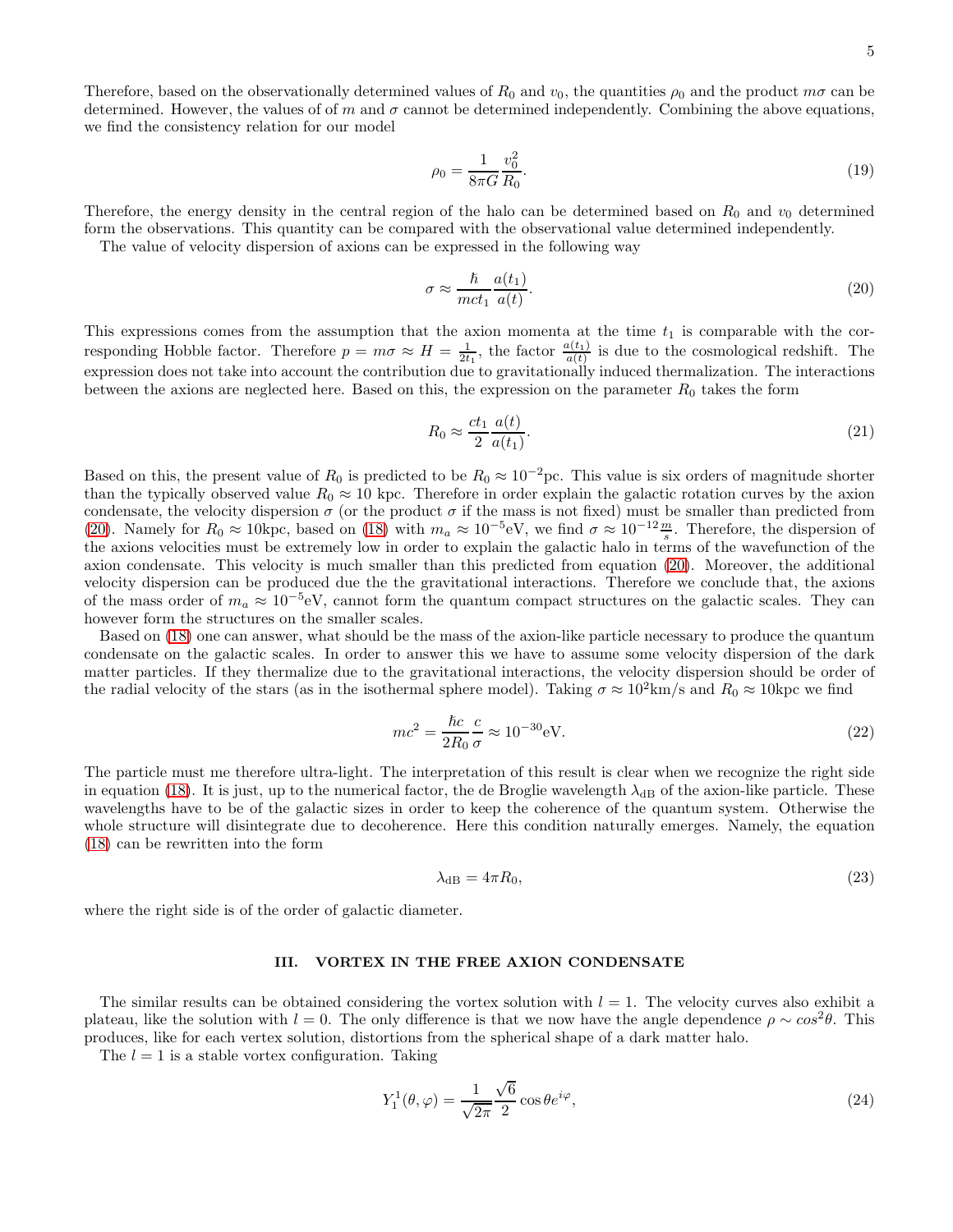$$
\phi(\mathbf{r},t) = \frac{C\sqrt{3}}{2\sqrt{\pi}} \frac{1}{a^{3/2}} \exp\left\{-\frac{i}{\hbar} \int \frac{\mu}{a^2(t)} dt\right\} \left(\frac{\sin(\sqrt{\lambda}r)}{(\sqrt{\lambda}r)^2} - \frac{\cos(\sqrt{\lambda}r)}{\sqrt{\lambda}r}\right) \cos(\theta) e^{i\varphi}.\tag{25}
$$

In similarity with the  $l = 0$  case we find the density distribution

$$
\rho(r,\theta,t) = 3\rho_0 \underbrace{\left[\frac{\sin(\sqrt{\lambda}r)}{(\sqrt{\lambda}r)^2} - \frac{\cos(\sqrt{\lambda}r)}{\sqrt{\lambda}r}\right]^2}_{=j_1^2(\sqrt{\lambda}r)} \cos^2\theta.
$$
\n(26)

We have used here the definition of  $\rho_0$  introduced in the  $l = 0$  case. However here one cannot interpret it as a density for  $r \to 0$ , because now  $\rho(r \to 0) = 0$ . Note, that in the case considered, the density distribution strongly depends on the angle  $\theta$ , namely  $\rho \propto \cos^2 \theta$ . Therefore, at the surface of galactic disc  $(\theta = \pi/2)$  the density of dark matter halo vanishes. This dependence must be taken into account while calculating the corresponding velocity curves. In general, one should firstly calculate the surface density  $\Sigma$ , integration density  $\rho(r, \theta, t)$  over the z-direction. Defining  $\mathcal R$  as a physical radial variable on the surface  $z = 0$  we find

$$
\Sigma(\mathcal{R}) = 3\rho_0 \int_{-\infty}^{+\infty} dz j_1^2 \left( \frac{\sqrt{\lambda}}{a} \sqrt{z^2 + \mathcal{R}^2} \right) \frac{z^2}{z^2 + \mathcal{R}^2}.
$$
 (27)

We were however unable to compute this integral analytically. Based on this one can derive the mass function

$$
\mathcal{M}(\mathcal{R}) = 2\pi \int_0^{\mathcal{R}} \mathcal{R}' \Sigma(\mathcal{R}') d\mathcal{R}'.
$$
\n(28)

and then the corresponding velocity curve

$$
v(\mathcal{R}) = \sqrt{\frac{G\mathcal{M}(\mathcal{R})}{\mathcal{R}}}.
$$
\n(29)

Since this method is rather not practical computationally, we can alternatively integrate over the angular part, then

$$
\rho(r,t) = \int \rho(r,\theta,t)d\Omega = 4\pi\rho_0 \left[ \frac{\sin(\sqrt{\lambda}r)}{(\sqrt{\lambda}r)^2} - \frac{\cos(\sqrt{\lambda}r)}{\sqrt{\lambda}r} \right]^2.
$$
\n(30)

With use of expression on  $(R)$  (without the factor  $4\pi$ , since we have already integrated over the solid angle) and [\(12\)](#page-3-4) we find

<span id="page-5-0"></span>
$$
v(R) = v_0 \frac{R_0}{R} \sqrt{4 \left[ \cos(R/R_0) - 1 \right] + (R/R_0)^2 + (R/R_0) \sin(R/R_0)},
$$
\n(31)

where  $v_0$  and  $R_0$  are defined in the same way as in the  $l = 0$  case. In Fig. [2](#page-6-0) we compare expression [\(31\)](#page-5-0) with the analogous function previously found in the  $l = 0$  case. As we see there is no qualitative difference between the velocity curves for  $l = 1$  and  $l = 0$ . In both cases, the velocity curves become flat,  $v(R) \approx v_0$ , for  $R \gg R_0$ . In Fig. [3](#page-6-1) we compare velocity curve [\(31\)](#page-5-0) with the exemplary galactic velocity curve. The fit gives a qualitatively good explanation of the observational data. Despite this, as we have discussed before, the quantum structure on the galactic scales can be formed only if the axion-like particle is extremely low. This results naturally apply for the case of single vertex considered in this section. The vortex in axion condensate cannot forms on the galactic scales because the axion mass is to high. However, the vortices can be formed on the much smaller scales. As we have previously estimated,  $R \sim 10^{-2}$ pc, neglecting the gravitational interactions of the axion particles. Such a small vortices can however give seed to the galaxy formation. They can also be a source of the angular momenta of the primordial galaxies. This possibility is an attractive subject for the further studies. Therefore the concept of axion vortices can be still potentially useful in explaining formation of the galaxies.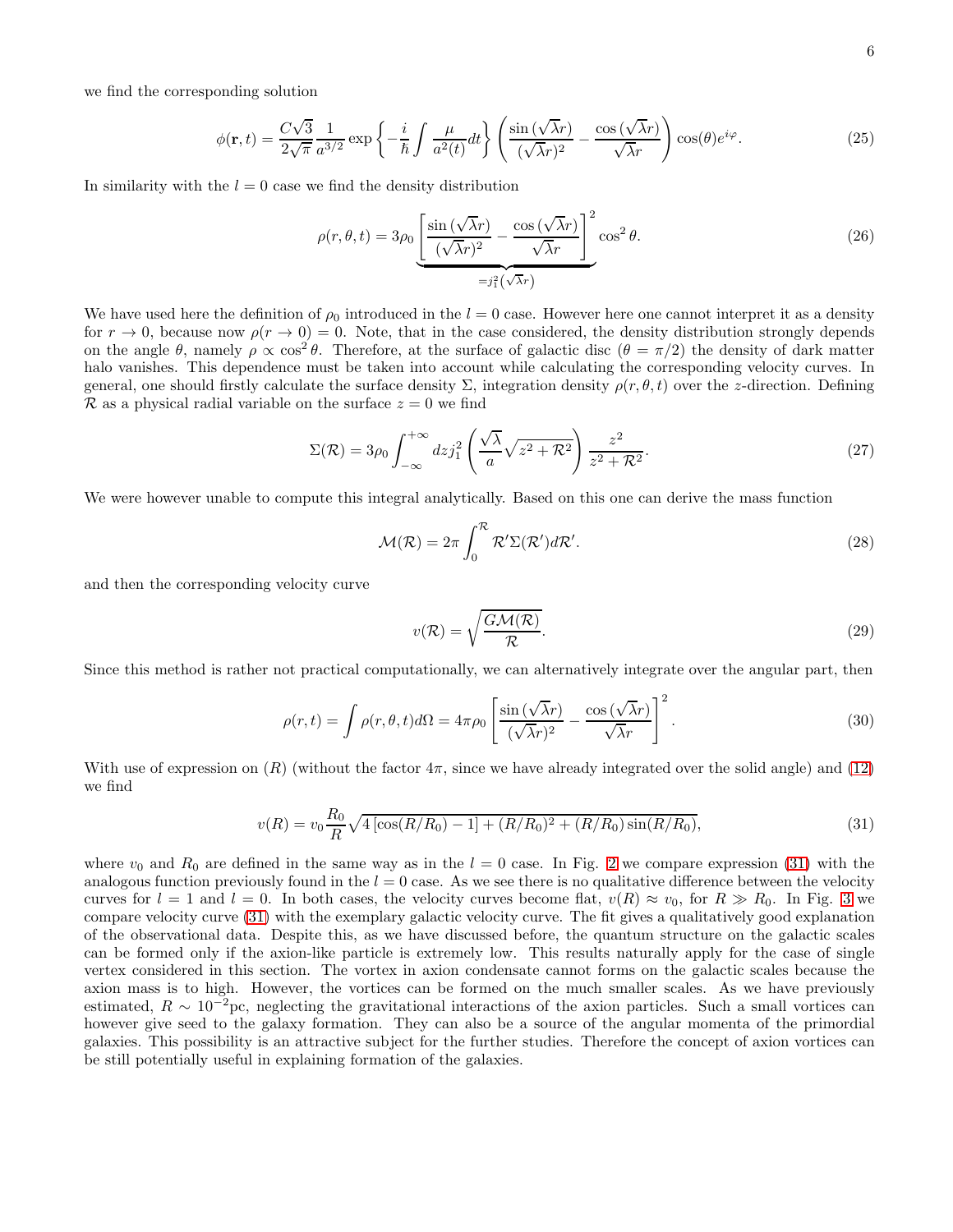

<span id="page-6-0"></span>FIG. 2: Comparison of the radial velocity curves for  $l = 1$  and  $l = 0$ . In both case, the velocity curves are flat,  $v(R) \approx v_0$ , for  $R \gg R_0$ .



<span id="page-6-1"></span>FIG. 3: Radial velocity curve [\(31\)](#page-5-0) for the axion condensate with  $l = 1$  compared with the observational data for the galaxy NGC 3521. In general, we observe a good agreement between the theoretical curve and the observational data. The main difference is the first peak in the theoretical curve. The predicted radial velocity is at this point about 30 km/s higher than the observed value.

# IV. DISCUSSION

We have considered axion condensate as a candidate for dark matter in galactic halos. Condensates in laboratories are known to exhibit vortices induced by rotation of the environment. Such vortices are unstable and decay into states with the lowest angular momentum. We prolong this picture onto the entire Universe whose global rotation might give rise to the rotation of particular galaxies. Precisely, the total angular momenta can decay onto the elementary vortices, each with the same topological charge  $l = 1$ .

We have considered the non-normalizable states of the axion condensate with  $l = 0$  and  $l = 1$ (vortex). It was shown that these solutions leads to the flat velocity curves characterized by oscillations in a plateau region. There was no qualitative difference between the velocity curves obtained in these two cases. We have confronted the theoretical curves with the exemplary observational data. We found that the theoretical curves reproduce the observational data. However, we have to keep in mind that we neglected contribution from the ordinary luminous matter. Therefore obtained velocity curves give only the contribution form the dark matter halo. The contribution from the luminous matter can be important near the galactic center, but is secondary at the larger distances. Therefore, the flatness of the velocity curves at  $R \gg R_0$  will be conserved even in presence of this additional matter content.

In this paper we have restricted to the case of the free axion condensate. Some tiny interaction can be interaction present due to the gravitational forces. These interaction can be in fact important from the perspective of thermalization of the axion condensate. It requires further numerical studies to take into account the gravitational interactions in the considered scenario. In particular, the axion condensate will not expand freely during the cosmological evolutions, as it was observed in case of the free axion condensate.

Another issue is that the axions have some velocity dispersion. Because of this, the individual wavefunctions of the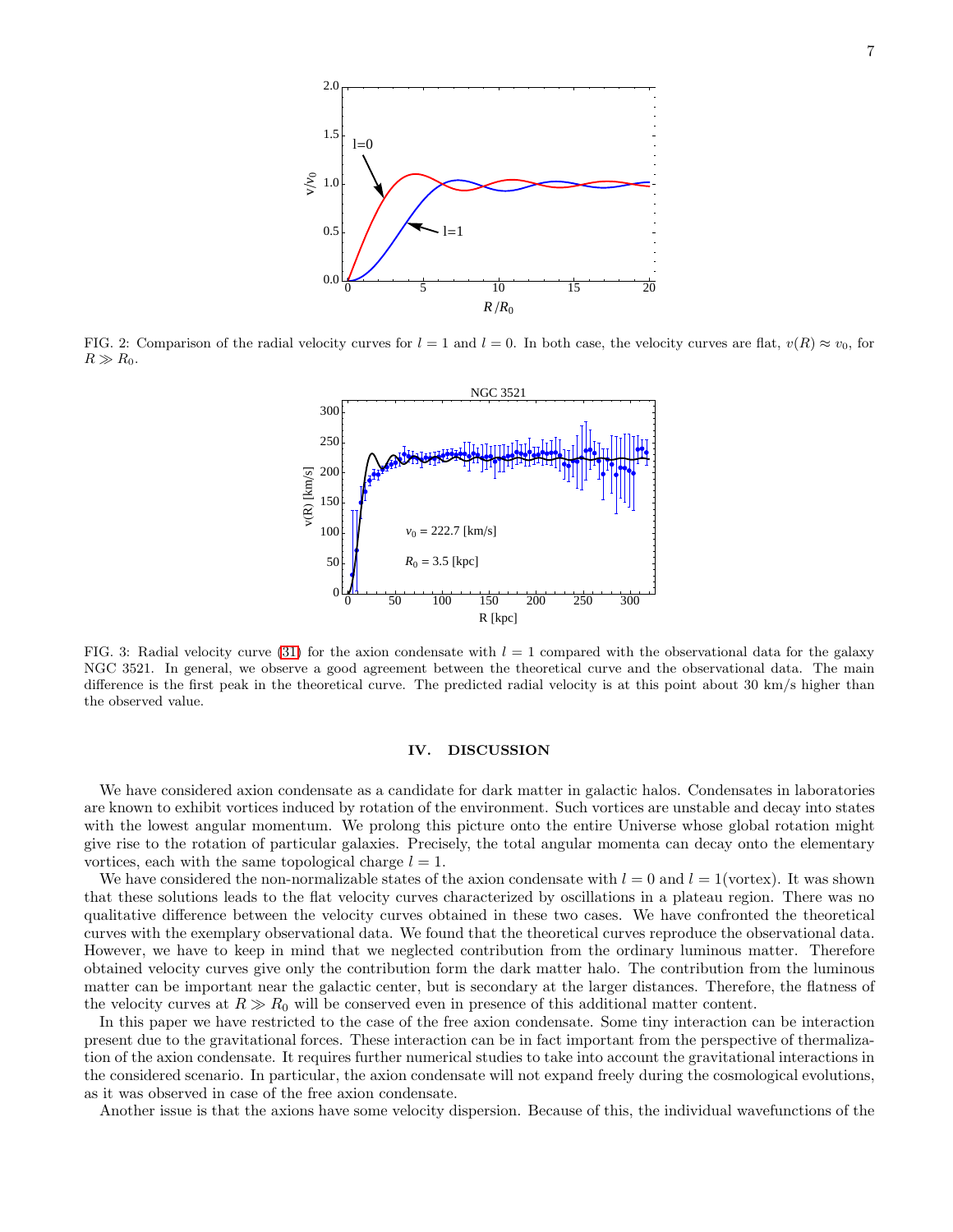axions differ a bit, and the wavefunction of the condensate should be considered as a superposition

$$
\Psi(\mathbf{x},t) = \int d^3 \mathbf{k} f(k) \phi_k(\mathbf{x},t),\tag{32}
$$

where  $\phi_k(\mathbf{x}, t)$  are eigenfunctions of the Hamiltonian. The function  $f(k)$  is the Gauss-shaped function centered at  $k = 0$  and with the dispersion related to  $\sigma$ . This superposition of non-normalizable states will lead to the normalizable state  $\Psi(\mathbf{x},t)$ .

The considered model has however serious limitations if applied to axions. Namely, the velocity dispersion of the axions must be much smaller that predicted from the theory. Moreover, the gravitational interaction of the axion will lead to the velocity dispersion much higher than required to form the quantum vortex on the galactic scales. Intuitively, the de Broglie wavelength of axions is much smaller than the galactic scales. Therefore the quantum condensate will not keep the coherence on such scales. However, it does not exclude the axions as dark matter particles forming the galactic halo. Due to the gravitational interactions they thermalize and can be described by the model of isothermal sphere. In this case, the flat velocity curves are also explained, and the constant velocity of galaxies is related to the velocity dispersion of axions by the relation  $v_c = \sqrt{2}\sigma$ . The vortices in axion condensate can be however important in the process of the galaxy formation. Namely they can give the initial conditions for the galaxy formation. In particular, they can be responsible for the initial angular moment. This may also explain why the masses of the spiral galaxies are similar and equal to  $\sim 10^{11} M_{\odot}$ . This can be possibly explained since all the vortices have the same topological charge  $l = 1$ , what is directly a quantum effect. Therefore, initially, galaxies can grow on the independent vortices in the axion condensate. But later, when the accretion of matter (including other axions) proceed, the length of coherence of the individuals vortices became much smaller than the length of created gravitating structure. The vortices in the axion condensate can be therefore a seeds of the galaxies but have no important influence on them at the further stages. However, the idea that the vortices in the axion condensate could have something to do with the galaxy formation must me approved be the further investigations.

Alternatively, the coherent quantum structure as the vortices, can be formed on the galactic distances but only if the mass of the axion-like particles is extremely low, namely is of the order of  $10^{-30}$ eV. In such a case the de Broglie wavelength of these particles is comparable with the galactic sizes. This condition prevents the disintegration of the quantum system due to the lack of coherence between the different parts of the quantum galactic halo. Concluding, the explanation of the galactic velocity curves presented in this paper can still holds, but only if the dark matter particles are ultra-light. The axions of this mass are however illicit.

# Acknowledgments

This work was supported in part by the Marie Curie Actions Transfer of Knowledge project COCOS (contract MTKD-CT-2004-517186).

- <span id="page-7-0"></span>[1] E. Komatsu et al., [arXiv:1001.4538](http://arxiv.org/abs/1001.4538) [astro-ph.CO].
- <span id="page-7-1"></span>[2] A. Riess et al., Astron. J. 116, 1009 (1998), [arXiv:astro-ph/9805201](http://arxiv.org/abs/astro-ph/9805201)
- <span id="page-7-2"></span>[3] S. Perlmutter et al., Astrophys. J. 517, 565 (1999), [arXiv:astro-ph/9812133](http://arxiv.org/abs/astro-ph/9812133)
- <span id="page-7-3"></span>[4] M. Persic, P. Salucci and F. Stel, Mon. Not. Roy. Astron. Soc. 281, 27 (1996), [arXiv:astro-ph/9506004](http://arxiv.org/abs/astro-ph/9506004)
- <span id="page-7-4"></span>[5] B. Moore et al., Mon. Not. Roy. Astron. Soc. **310**, 1147 (1999)
- <span id="page-7-5"></span>[6] J. F. Navarro, C. S. Frenk, and S. D. M. White, Astrophys. J. 490, 493 (1997), [arXiv:astro-ph/9611107](http://arxiv.org/abs/astro-ph/9611107)
- <span id="page-7-6"></span>[7] G. Lazarides, [arXiv:hep-ph/0601016](http://arxiv.org/abs/hep-ph/0601016)
- [8] P. Gondolo, NATO Sci. Ser. II 187, 279 (2005), [arXiv:astro-ph/0403064](http://arxiv.org/abs/astro-ph/0403064)
- [9] L. Visinelli and P. Gondolo, Phys. Rev. D 80 (2009) 035024 [\[arXiv:0903.4377](http://arxiv.org/abs/0903.4377) [astro-ph.CO]].
- <span id="page-7-7"></span>[10] J. c. Hwang and H. Noh, Phys. Lett. B 680 (2009) 1 [\[arXiv:0902.4738](http://arxiv.org/abs/0902.4738) [astro-ph.CO]].
- <span id="page-7-8"></span>[11] P. Sikivie and Q. Yang, Phys. Rev. Lett. **103** (2009) 111301 [\[arXiv:0901.1106](http://arxiv.org/abs/0901.1106) [hep-ph]].
- <span id="page-7-9"></span>[12] E. W. Mielke and J. A. V. Perez, Phys. Lett. B 671 (2009) 174.
- <span id="page-7-10"></span>[13] L. D. Duffy et al., Phys. Rev. D 74, 012006 (2006), [arXiv:astro-ph/0603108](http://arxiv.org/abs/astro-ph/0603108)
- <span id="page-7-11"></span>[14] S. Ghosh, Phase Transitions, 77, 625 (2004), [arXiv:cond-mat/0405589](http://arxiv.org/abs/cond-mat/0405589)
- <span id="page-7-12"></span>[15] F. Chevy, K. Madison, V. Bretin, and J. Dalibard, [arXiv:cond-mat/0104218](http://arxiv.org/abs/cond-mat/0104218)
- <span id="page-7-13"></span>[16] K. Lanczos, Z. Phys. 21, 73 (1924)
- <span id="page-7-14"></span>[17] G. Gamov, Nature **158**, 549 (1946)
- <span id="page-7-15"></span>[18] K. Godel, Rev. Mod. Phys. 21, 447 (1949)
- <span id="page-7-16"></span>[19] S. W. Hawking, Mon. Not. Roy. Astron. Soc. 142, 129 (1969)
- <span id="page-7-17"></span>[20] G. Chapline and P. O. Mazur, AIP Conf. Proc. 822, 160 (2006)